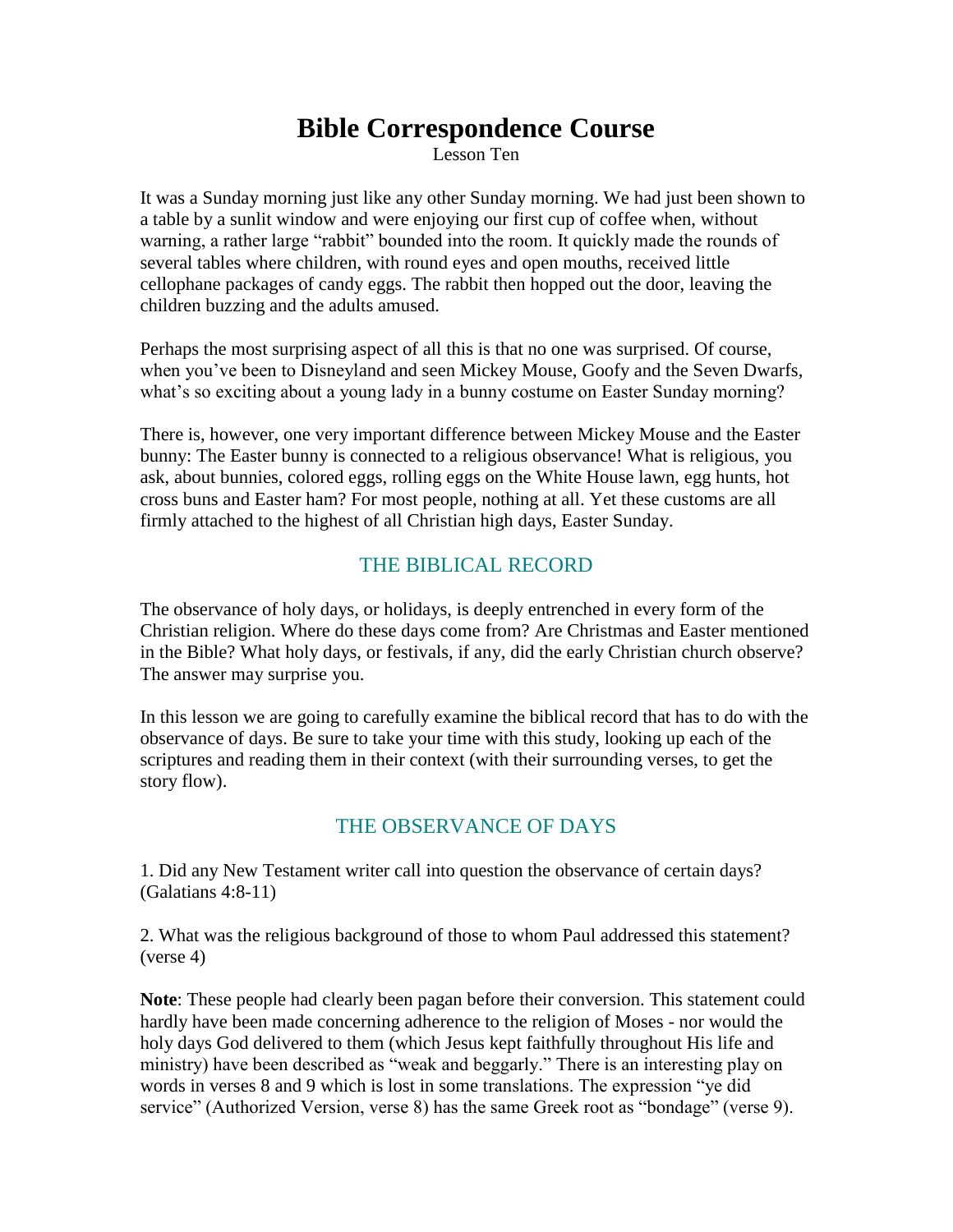Read these verses carefully with this in mind and the following facts emerge: (1) There was a time when these people did not know the true God - something that could not be said of the Jews. (2) At that time they "served" (were in bondage to) false gods. (3) In the process of time they came to know God (see verse 9). (4) They are now "turning again" to the "bondage" of "weak and beggarly elements."

**Note** the repeated emphasis of the word "again." This bondage is not new to these people. They have returned to their old gods, the "weak and beggarly elements." What is the outward manifestation of this backsliding? "Ye observe days, and months, and times, and years..."

How are we to understand this verse? Clearly, in this context, Paul is specifically referring to the pagan days, months, etc., which had formed an important part of the Galatians' pre-Christian tradition. But is Paul saying that Christians should not observe any days?

Several important facts have to be considered. First, has there ever been a Christian church which didn't observe days at all? Clearly, the observance of Christmas and Easter is the observance of days. What about Sabbatarian, Saturday-observing, Christians? Isn't the Sabbath a day, and don't they observe it? Isn't Sunday a day, and don't most Christians observe it?

3. Did the early Christian church observe any days? Which? (Acts 2:1, Acts 20:6, Acts 27:9)

**Note**: Commentators recognize Luke's reference to "the fast" as an allusion to the fast that took place annually on the Day of Atonement (Leviticus 23:27-32).

4. Did Paul himself observe any holy days? (Acts 18:21, Acts 20:16)

**Note**: It has occasionally been argued that Paul wasn't observing the Jewish holy days, but that he merely wanted to be present at Jerusalem to preach to the many Jews who would be assembled there for Pentecost. The argument fails in view of the fact that most Christian churches have always kept Pentecost! It is difficult indeed to brush aside Acts 2:1 as though it were a coincidence that the Holy Spirit was given on the Day of Pentecost. If days are of no importance, it was a grave oversight for Christ to so powerfully reinforce a Jewish festival. Surely He would have foreseen that this would forever establish "Pentecost" in the affections of His church.

Even the simplest of dictionaries identifies Pentecost as "a Christian feast on the seventh Sunday after Easter commemorating the descent of the Holy Spirit on the apostles." The Church of England may have obscured the origin of the day by calling it "Whitsunday," (White-Sunday, because of the white clothes traditionally worn by baptismal candidates on that day) but there's still no hiding its origins. Pentecost, originally a Jewish festival, has always been observed by Christians. Then, why quibble over whether Paul and the apostles observed it?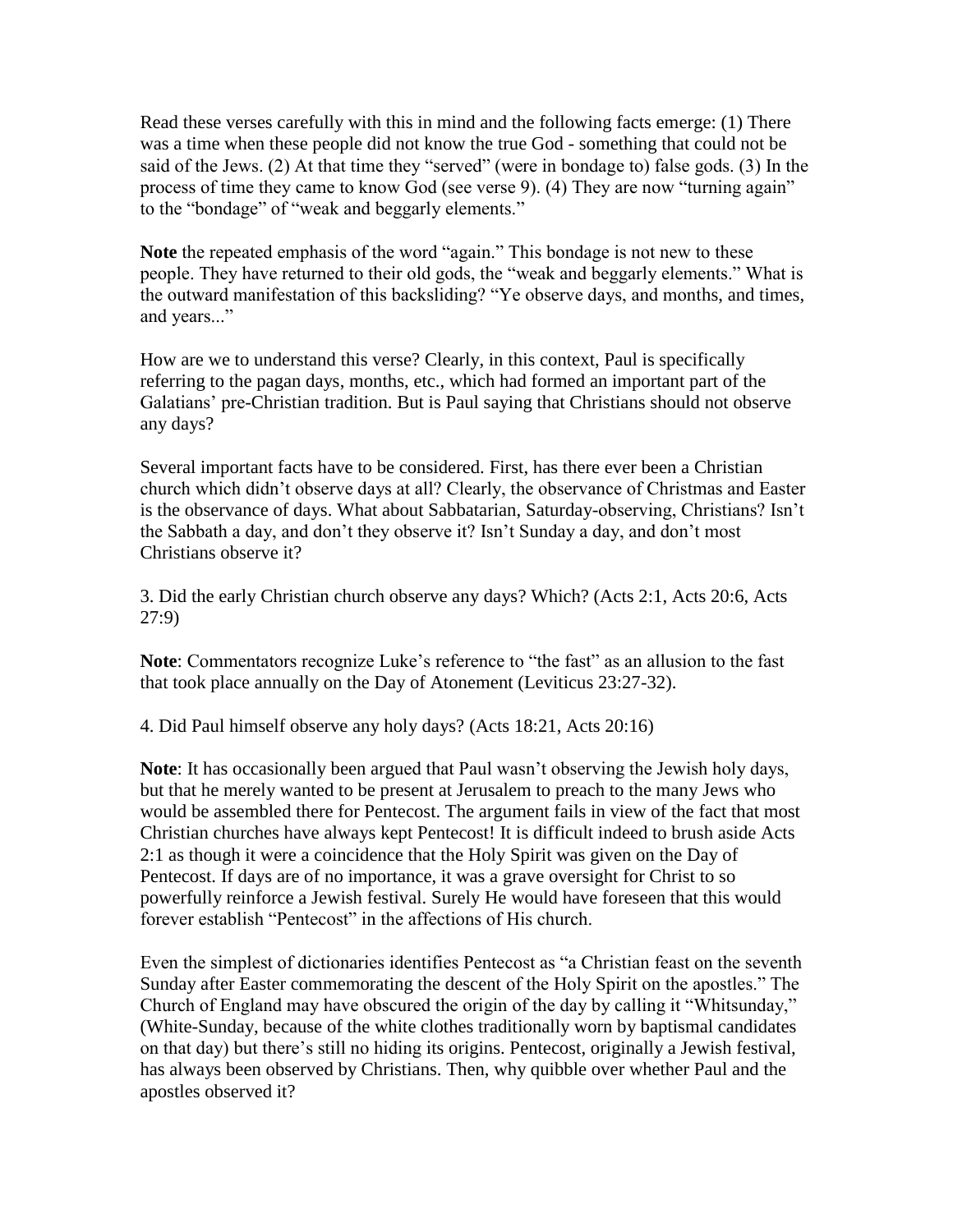The reference in Galatians 4:10 is a reference to pagan days observed by pagans, and is only an incidental reference to an isolated problem. It is not an admonition that Christians are to observe no days at all.

5. Did Paul ever advocate the observance of days to a Gentile church? (I Corinthians 5:6- 8)

**Note**: The clear statement "Let us keep the feast" can only be a reference to the Feast of Unleavened Bread, which immediately follows the Passover. All the allusions are quite clear. In commenting on this passage, Conybeare and Howson put it this way: In spite of the opinion of some eminent modern commentators, which is countenanced by Chrysostom, we must adhere to the interpretation which considers these words as written at the Paschal season, and suggested by it. The words leaven, lump, Paschal Lamb, and feast all agree most naturally with this view. It has been objected that St. Paul would not address the Corinthians as engaged in a feast which he, at Ephesus, was celebrating; because it would be over before his letter could reach them. Anyone who has ever written a birthday letter to a friend in India will see the weakness of this objection. It has also been urged that he would not address a mixed church of Jews and Gentiles as engaged in the celebration of a Jewish feast. Those who urge this objection must have forgotten that St. Paul addresses the Galatians (undoubtedly a mixed church) as if they had all been formerly idolaters (Gal. iv.8); and addresses the Romans, sometimes as if they were all Jews (Rom. vii. 1), sometimes as if they were Gentiles (Rom. xi. 18). If we take "as ye are unleavened" in a metaphorical sense, it is scarcely consistent with the previous "cast out the old leaven"; for the passage would then amount to saying, "Be free from leaven (metaphorically)": whereas, on the other view, St. Paul says, "Be free from leaven (metaphorically) as you are free from leaven (literally)." There seems no difficulty in supposing the Gentile Christians joined with the Jewish Christians in celebrating the Paschal feast after the Jewish manner, at least to the extent of abstaining from leaven in the love-feasts. And we see that St. Paul still observed the "days of unleavened bread" at this period of his life, from Acts 20:

6. Also, from what follows, we perceive how naturally this greatest of Jewish feasts changed into the greatest of Christian festivals. (The Life and Epistles of St. Paul, pages 389, 390). This transition of the Passover to Easter Sunday is one of the more remarkable aspects of this study. Historical references abound that the church, from its earliest time, observed the Passover. One of the earliest controversies centered on whether the Christians would observe the Passover on Nisan 14 (the Jewish date) or on Sunday specifically "the first Sunday after the first full moon on or after the vernal equinox" (as worded by the Council of Nicea in 325 A.D.). Historians referred to this argument as the "Quartodeciman Controversy."

Please note that it was not a question of whether the early church would observe the Passover, but when. Although some sources may imply that it was a controversy between the observance of Easter and the observance of the Passover, they overlook a fundamental point: The Latin and Greek words for Easter are Pascha, from the Hebrew Pesach, which means Passover. Other Latin-based languages use a variation of Pascha for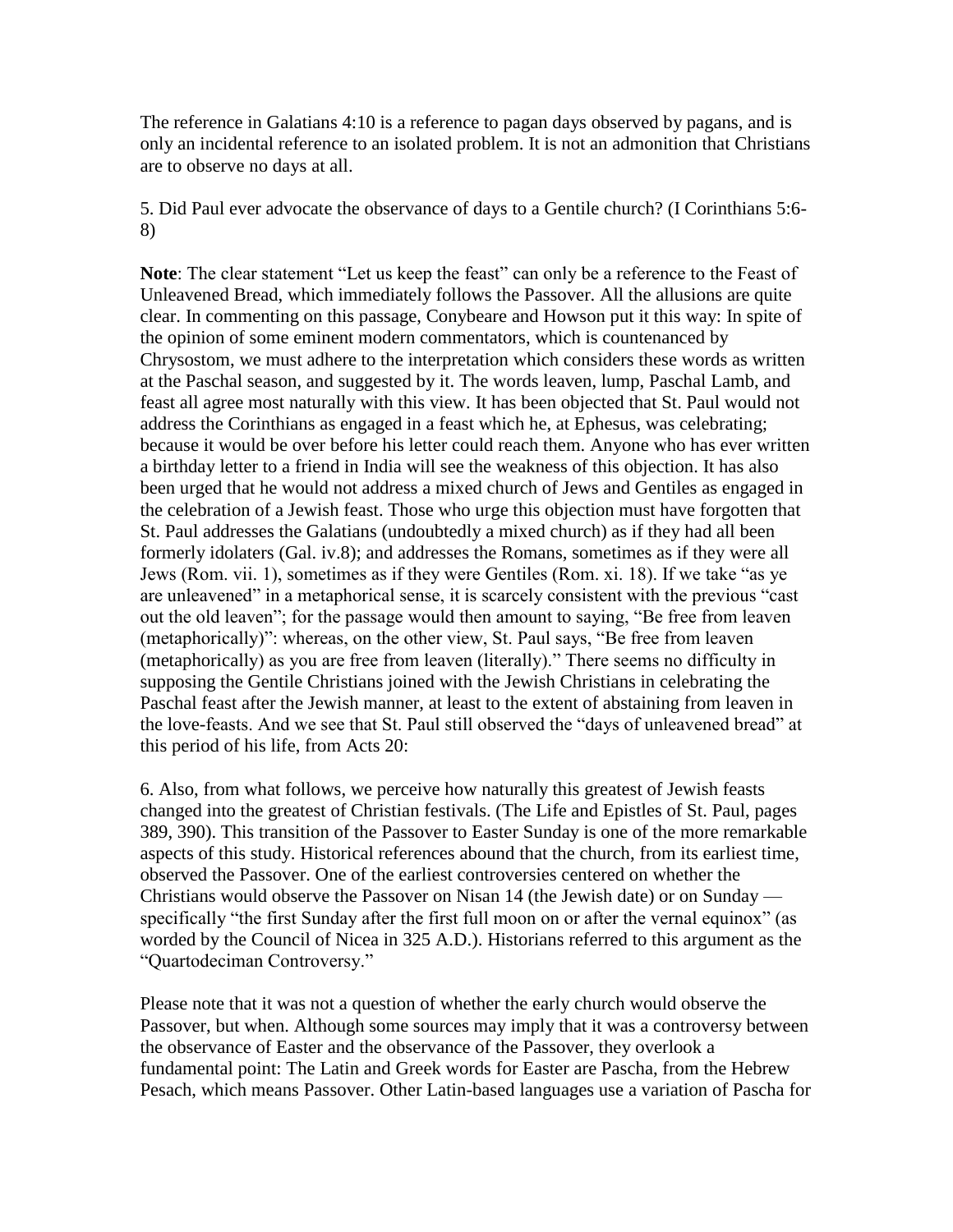"Easter" to this day. In Spanish, for example, the word is Pascua. The English term "Easter" is of Germanic origin and was unknown to early Christian writers, who carried on their discussions in Latin and Greek.

It is of interest to note that even the Roman church recognized the annual observance of the Passover. The adoption of the term "Lord's Supper" (I Corinthians 11:20) may have been important because the "Communion service" was observed weekly, monthly or quarterly rather than annually on the anniversary of Christ's death. The anniversary of Christ's death, even when moved to Sunday, was called the Passover. The "Communion" service was referred to as "the Lord's Supper." By some process of reasoning, that supper, which had its origins in the Passover, became separated from the anniversary of Christ's death. So far we have found, not only in New Testament writings, but in history, that the only days observed by the primitive church grew out of "Jewish" festivals.

Any argument that the holy days were done away must deal with the fact that "the festivals observed by the apostolic church were, at first, the same as those of the Jews; and the observance of these was continued, especially by Christians of Jewish birth, for a considerable time" (Conybeare and Howson, The Life and Epistles of St. Paul, page 346). 6. But doesn't Paul tell the Romans that there is no need to observe days? (Romans 14:5, 6)

**Note**: A careful reading of these verses in their context will reveal nothing as to the right or wrong of observing days. What it will tell us is that men will differ in the way they look at days, while each man is accountable solely to God for any observance or nonobservance. Each man is to be fully persuaded in his own mind as to what is right and what is wrong. It is not for other men to judge him.

While Paul admonishes the Romans not to judge others, he admonishes the Colossians not to allow themselves to be judged (Colossians 2:16). This verse is incorrectly translated in the King James Version. It should read: "Let no man therefore judge you for eating or for drinking, or in part of a Holy Day, or the new moon, or of the Sabbath days." The holy days are no more abolished by this than are eating and drinking.

Asceticism was a mainstay of some Greek religions as well as of some Jewish sects. Like other pagan philosophies, it was finding its way into the church; this is reflected in Romans 14 as well as Colossians 2:20-23. Paul's admonition had to do with judging and a party spirit that would inevitably arise as contrasting life-styles clashed.

Paul is not dealing in these passages with the right or wrong of observing days; we have to look elsewhere for that. He was dealing solely with Christians who were judging one another when they ought not.

7. Did Jesus observe any holy days? Which? (Luke 4:16)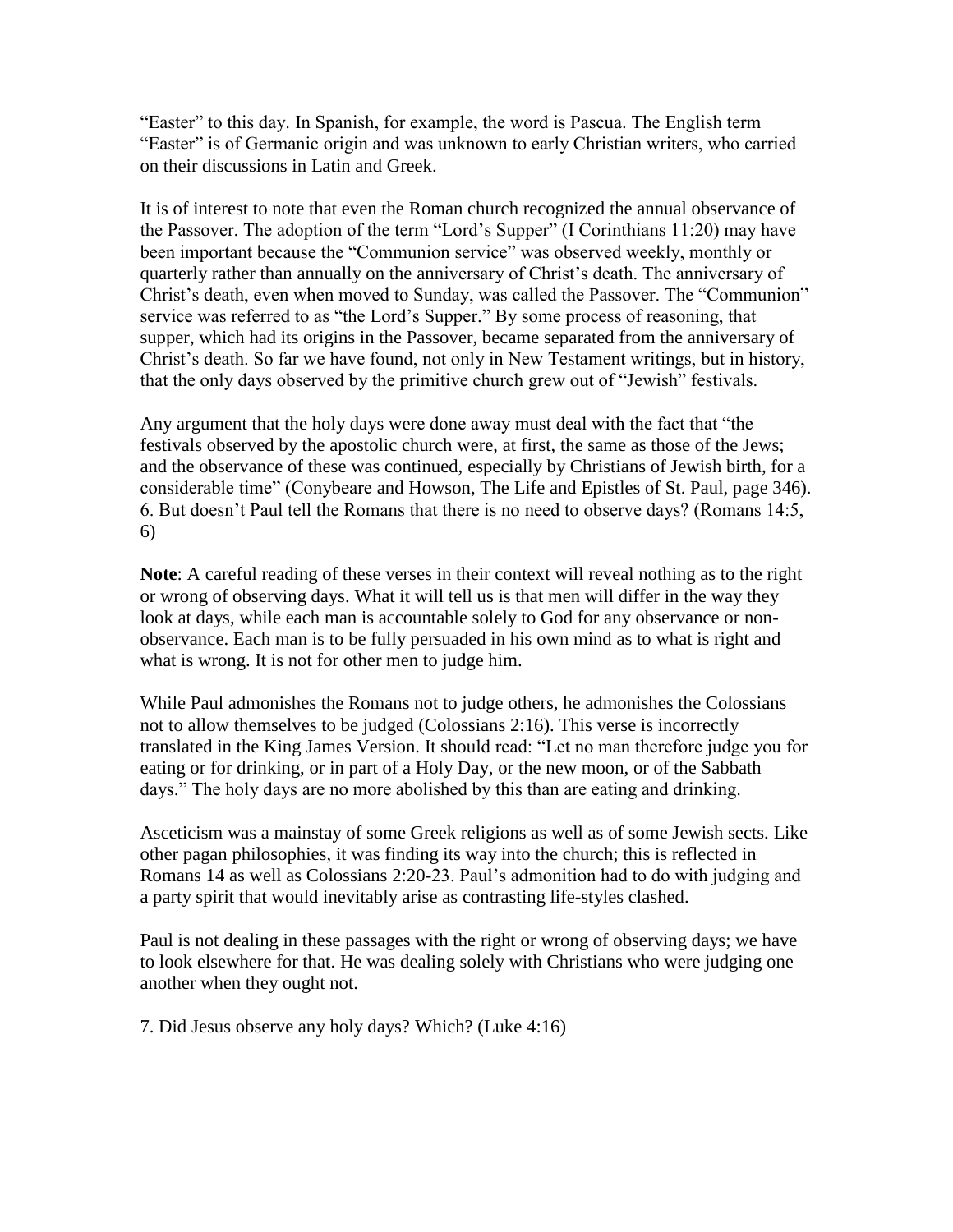**Note**: This was not a one-time occurrence. Jesus customarily went into the synagogue on the Sabbath; He observed the Sabbath with the Jews. Did Paul follow a similar custom? (Acts 17:1, 2)

8. Did Jesus observe the Passover? (John 2:13, 23)

9. Was His last supper with the disciples a Passover supper? (Luke 22:7-16)

10. Did Jesus observe any other days? (John 7:10, 37-39)

**Note**: By now it should be apparent that Jesus, Paul and the rest of the New Testament church did observe holy days or festivals. It is also readily apparent that Christmas and Easter were not among the days they observed. It would seem that the setting apart of certain days and times as "holy" fills a very real need for mankind. It doesn't seem to be so much a matter of whether we observe set times as it is of which times we observe and, more importantly, why.

The liturgy of the Bible is rich with symbolic meaning, as is the liturgy of paganism. It may come as no great surprise to find that the eggs and rabbits of Easter are fertility symbols. It takes little imagination to then connect the new life in the egg to the new life in the resurrection, hence: Easter Sunday. It was a small step from worshiping the "sun and its rising" to the Easter sunrise service where the risen Christ - "Sun of Righteousness" (Malachi 4:2, Luke 1:78) - is worshiped. Similar Christian symbolism can be derived from the rich ceremonies of Christmas.

But, since all this symbolism has its roots in paganism, should we attempt to adapt these symbols to the worship of Christ?

11. Does God permit man to adopt the symbols of pagan religion as means of worshiping Him? (Deuteronomy 12:29-32)

#### THE PASSOVER

Since we have seen that Jesus, the apostles and the early church kept the Passover, it is obviously important for a Christian to understand the meaning of this festival. What were its origins? What was its original symbolism? How do these symbols translate into New Testament Christianity?

12. What is the origin of the Passover? (Exodus 12:1-51)

13. Was the Passover ordained as a temporary festival? (verse 14)

14. What was the purpose of the Passover? (verse 14) Was there a similar purpose stated for the New Testament Passover or "Lord's Supper"? (I Corinthians 11:23-26)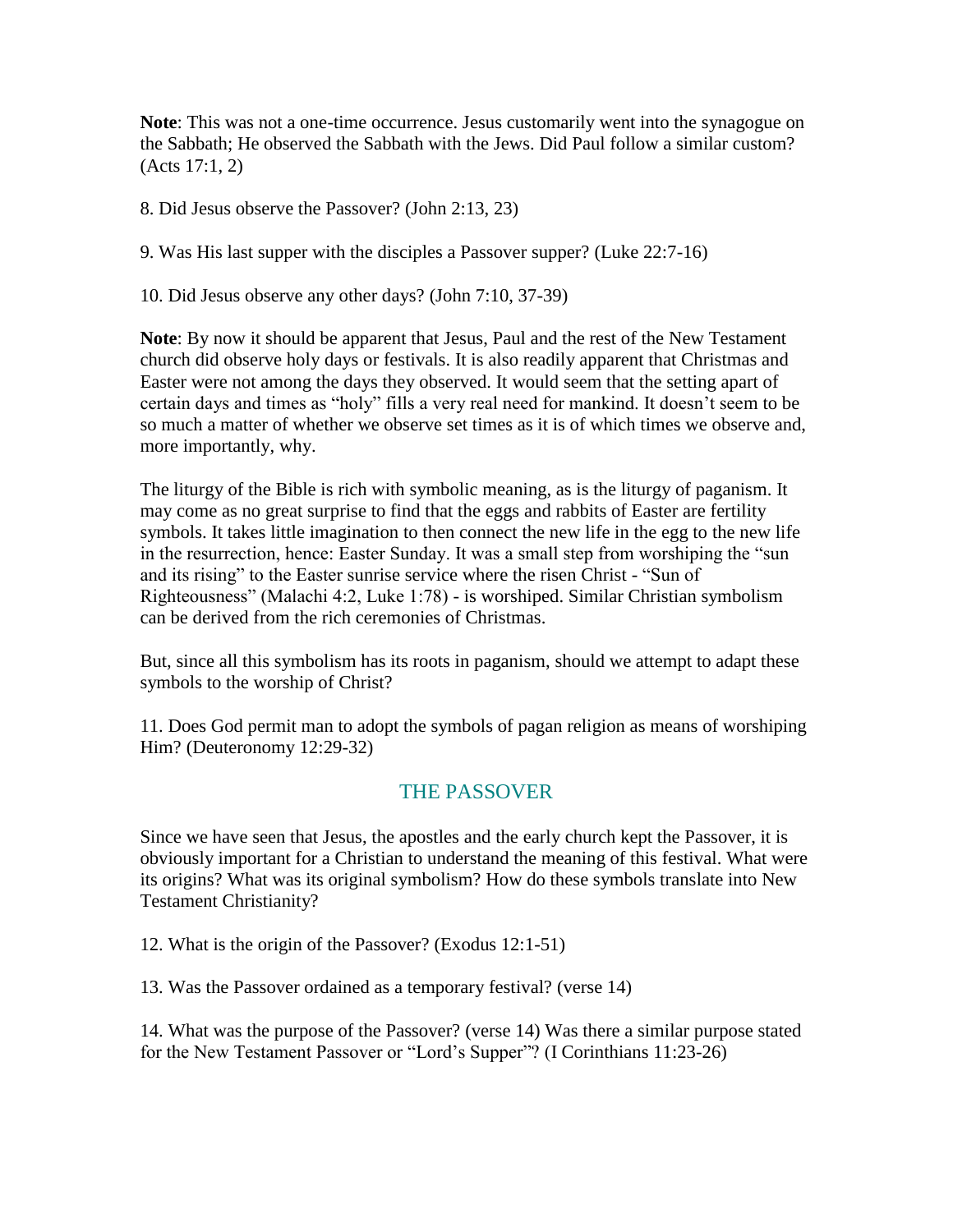15. Do you notice a possible source of the concept of "Easter Week"? (Exodus 12:15) Is this also a possible source of the tradition of special breads (such as hot cross buns) during Easter Week?

16. Were the Days of Unleavened Bread to be a temporary festival? (verse 17)

17. What meaning did Jesus give to bread as a prophetic symbol? (John 6:31-51)

18. At what season of the year was this statement made? (John 6:4) In what context did this event take place? (John 6:5-30)

19. What was the reaction to Jesus' teaching on this subject? (John 6:52-71)

**Note**: It's not difficult to understand their reaction to Jesus' statement about eating His flesh and drinking His blood. Such a suggestion would be revolting to almost anyone who didn't understand that He was speaking symbolically. But what exactly is the meaning of eating His flesh and drinking His blood?

The concept has its roots in the very earliest Semitic (pre-Abraham) covenant rituals. The word "covenant," to the English reader, retains little of its more primitive meaning. To us, a covenant is simply an agreement or contract. But in the biblical sense it means much more. A covenant creates kinship - blood relationship - between two persons who may be totally unrelated. As a result, the covenant causes both parties to take on all the obligations of kinship, whether defined or undefined.

The American Indian had the custom of "blood brotherhood," which involved cutting the hand of both parties and allowing the blood to mingle, making them of "one blood" symbolically. The early Semites, on the other hand, drank one another's blood to establish the covenant of blood brotherhood. Later generations adopted the killing of a sacrificial animal, drinking its blood (a practice that was forbidden under Moses - Leviticus 17:14), sharing a sacrificial meal (Genesis 31:44-46), sprinkling the blood on both parties (Hebrews 12:24), or dismembering an animal and passing around the parts (Genesis 15:7-18). All these customs, in one way or another, symbolized the sealing of a covenant. The original Passover (Exodus 12) involved a sacrificial animal, striking its blood on the door-posts, a sacrificial meal including unleavened bread and the flesh of the animal. It was, in an ancient sense, the striking of a new covenant. And so, on the occasion of His last Passover, Jesus handed a cup of wine to His disciples, saying: "Drink ye all of it; for this is My blood of the new testament [covenant], which is shed for many for the remission of sins" (Matthew 26:27, 28).

20. What were the two primary symbols of the New Testament Passover service? (Matthew 26:26-28, 1 Corinthians 11:23-25)

**Note**: It is already obvious that the wine in the Passover service represents the shed blood of Jesus Christ. But what does the bread signify? (I Corinthians 11:23, 24)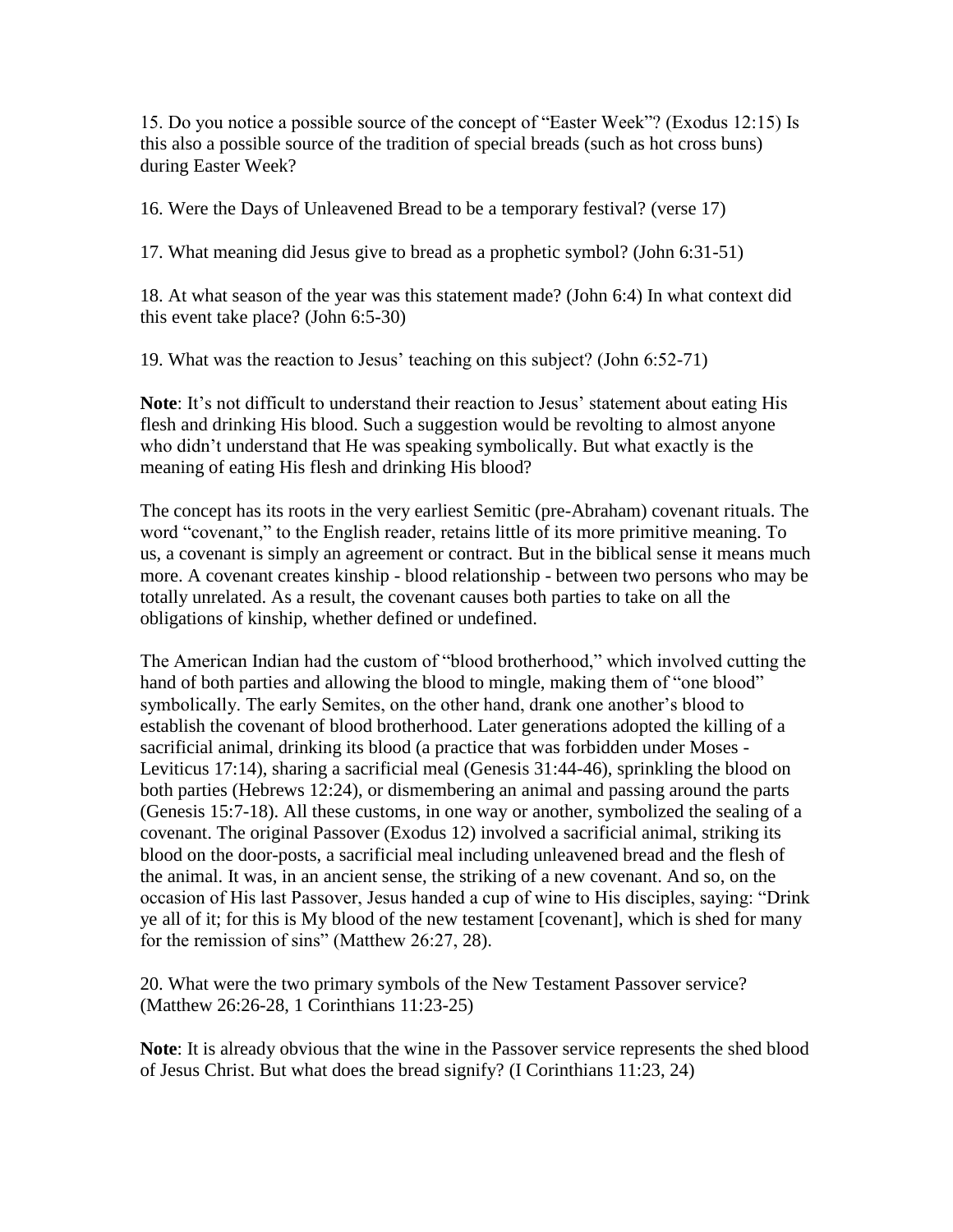21. Were there those who did not understand the significance of the bread? (I Corinthians 11:29). What was the result of this lack of understanding? (verse 30)

**Note**: Why should the failure to understand the meaning of unleavened bread in the Passover service result in sickness and even untimely death for those who partake of the Passover "unworthily"? Notice in verse 24 that the bread symbolizes Christ's body "which is broken" for us. True, the prophecies state that not a bone of Jesus would be broken, yet His body most certainly was broken. Why? And what is the connection with our own sickness and disease?

Most Christians understood clearly that Jesus shed His blood for their sins. Many, when partaking of Communion or the Lord's Supper, do so with deep emotion because they realize Christ died in their place.

Not so many Christians, however, partake of the bread with the same depth of feeling. What they may not realize is that, just as it was necessary that the Messiah die for them, it was also necessary that he suffer for them.

22. Was it necessary that Jesus suffer physical pain, humiliation and rejection as a part of His sacrifice? (Matthew 26:62-68, Matthew 27:26-31)

23. Was it necessary that Jesus die by crucifixion at the hands of the Romans (a slow, painful death) rather than stoning at the hands of the Jews (a quick death) ? (John 3:14, 15, John 12:32, 33)

24. Did the Jews expect the Messiah to have to suffer and die? (John 12:34)

25. Did the prophets foretell of a suffering Messiah? (Isaiah 53:1-12)

**Note**: Christian commentators universally explain this chapter as a prophecy of the sufferings of Christ.

26. Was the Messiah to suffer rejection? (Isaiah 53:3)

27. Was He to suffer physical pain? (Isaiah 53:3)

**Note**: The word "sorrow" and "grief" in the King James Bible are "sickness" and "pain" in the Hebrew.

28. Was He destined to suffer all this for His own errors, or ours? (Isaiah 53:4, 5, 8 and 12)

29. Was all this the result of someone's iniquity? (Isaiah 53:6)

30. What was accomplished by the physical pain endured by Christ? (Isaiah 53:5, compare I Peter 2:24)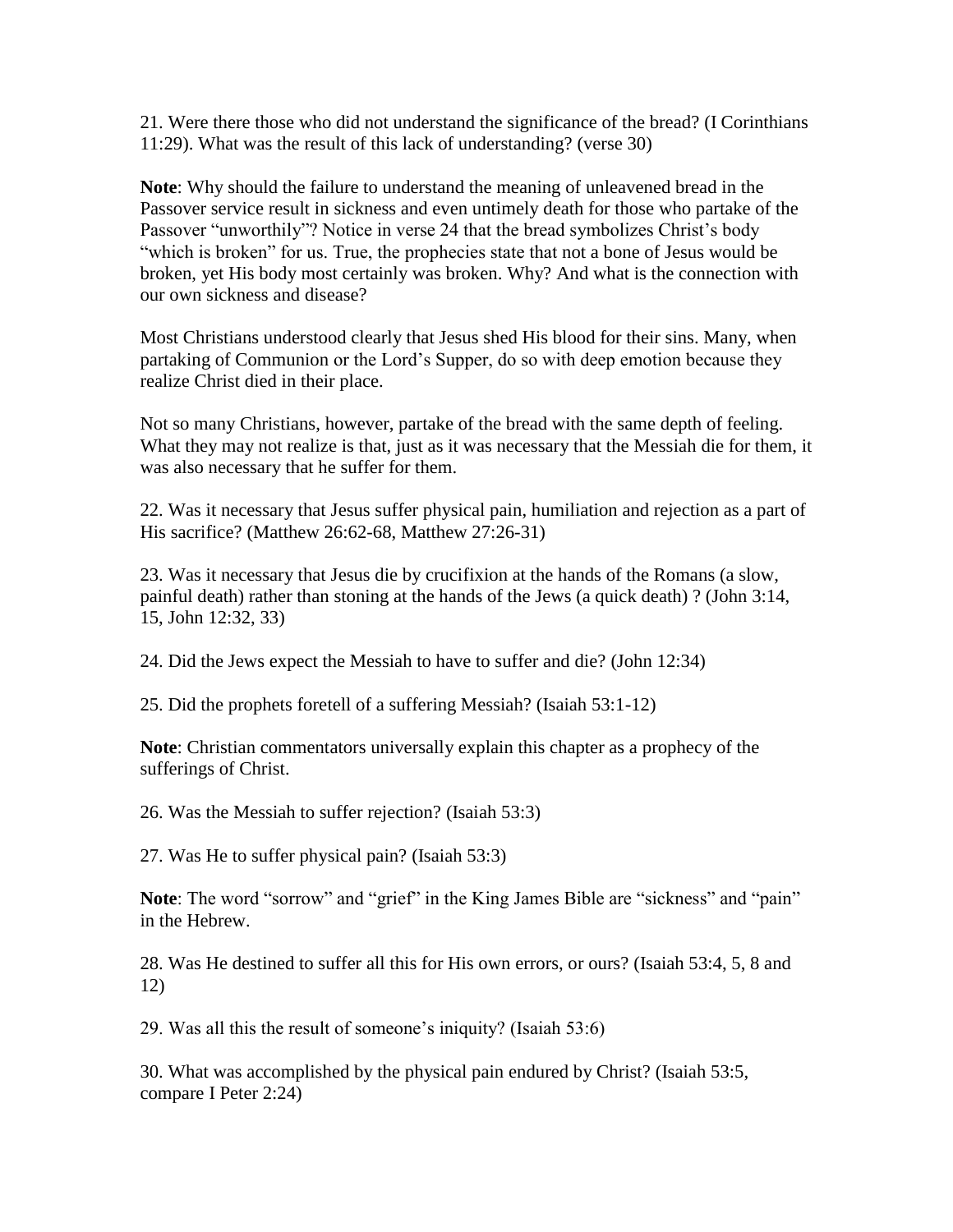31. Did Jesus in any way identify physical healing with the forgiveness of sin? (Mark 2:3-12)

**Note**: It was a simple matter for Jesus to claim the power to forgive sins, and quite another matter to prove it in such a manner that they would know (verse 10) He had the power. The power to forgive sins was demonstrated by visibly removing a temporal penalty for sin: disease. Not all sickness and disease come upon us because of our sins (John 9:1-7) but to whatever extent our physical suffering is a result of sin, Christ suffered for us that we might be healed.

In the Passover service we have the complete picture of Christ's sacrifice for us from the foot washing service (John 13:1-17, compare Philippians 2:5-8), to the bread and wine.

32. Apart from our own remembrance of Christ's sacrifice, what other purpose does the Passover serve? (I Corinthians 11:26)

**Note**: The Christian, by the ordinances he observes, witnesses to the world that Jesus Christ died for their sins as well as his own. By observing the Passover (and by baptism, in a similar manner), he shows forth the Lord's death to others. How long is it to be observed this way? "Till He come" (verse 26).

33. Did Jesus come to do away with Old Testament laws, like the Passover? (Matthew 5:17-20)

**Note**: The word "fulfill" in verse 17 (plerosai in the Greek) is correctly translated. The word "fulfilled" in verse 18 (genetai in the Greek) is incorrect; it should read "come to be." The argument is advanced by some Christian groups that the law is fulfilled in Christ. Yet, with the Passover "fulfilled" in Christ, nearly all Christian groups still observe the Lord's Supper while neglecting entirely those holy days that are yet to be fulfilled. It is a strange inconsistency.

34. Besides "all being fulfilled," or "coming to pass," what else must take place before one jot or one tittle can pass from the law? (verse 18) Summary: In view of all the evidence, how can a Christian abstain from keeping the Passover? We may prefer to call it the "Lord's Supper" (I Corinthians 11:20, although it is not altogether clear that Paul meant it that way), but Jesus clearly called it the Passover (Luke 22:13-15) and instituted it on the 14th day of the first month of the Jewish calendar, the date specified in Exodus 12 and Leviticus 23. And if we, as Christians, observe this the first of God's holy days, why stop there? There are several more holy days ordained by God. Do they have any meaning for Christians?

### THE DAYS OF UNLEAVENED BREAD

1. What is after the Passover in the series of annual holy days God gave to His chosen people? (Leviticus 23:1-8)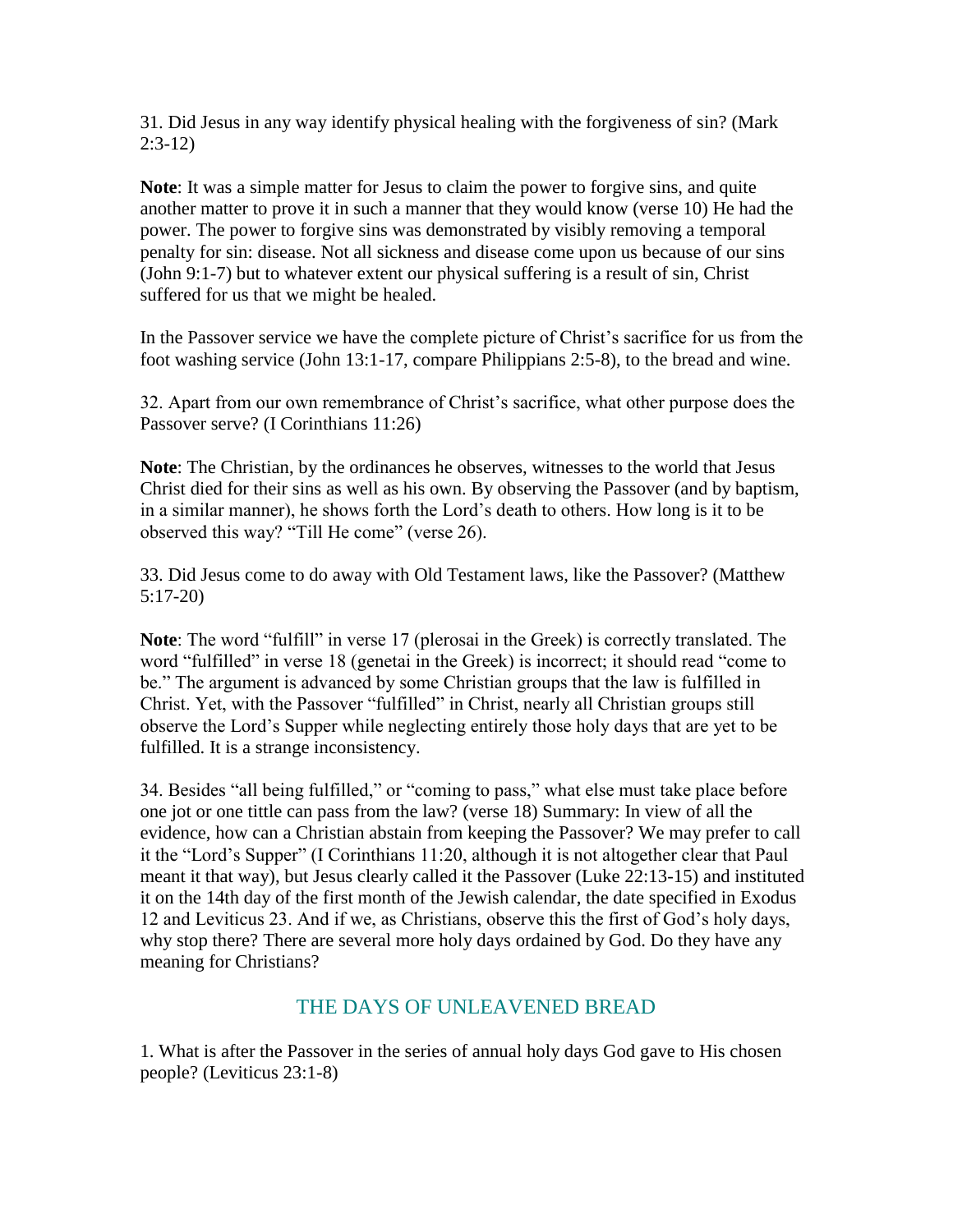2. Were the sacrifices here mentioned a part of the original instructions for the Days of Unleavened Bread? (Jeremiah 7:22, 23)

3. How long were the children of Israel commanded to eat unleavened bread? (Exodus 12:15)

4. Was it necessary to abstain from ordinary work on any of these days? (Exodus 12:16)

**Note**: The first and last days of Unleavened Bread were [Annual] Sabbath days, days in which no ordinary work was done and days of solemn assembly for worship ("holy" convocations").

5. Why was their bread unleavened when they were liberated from Egypt? (Exodus 12:39)

6. What was the original meaning of the Days of Unleavened Bread? (Exodus 13:8-10)

7. What were the Israelites to remember when they observed these days? (Deuteronomy 16:3)

8. What was the condition of the Israelites in Egypt? (Exodus 1:7-14)

9. In bringing them out of Egypt, from what was God delivering them? (Exodus 6:6)

10. Is there any meaning for the Christian in the concept of deliverance from servitude? (Romans 6:9-23)

**Note**: Later, in Romans 7:14, Paul speaks of being "sold" under sin. This is a metaphor drawn from the practice of selling slaves in the marketplace. Just as Israel was in bondage in Egypt, so man is in bondage to sin.

11. Is there any similarity in the meaning of the Days of Unleavened Bread to an Israelite and the meaning to a Christian? (I Corinthians 5:6, 7) How are Christians delivered from their past sins? (verse 7 with Romans 5:1-8) What about future sins? (verses 8-10)

**Note**: Leavening, for seven days, becomes a type, a metaphor, of sin. Just as a search is made initially to clear leavening out of a home, so a Christian must put sin out of his life.

Just as no leavening is to be eaten for seven days, (seven is the number of completion or perfection), so the Christian is not to go back into sin (or receive sin back into his life) till his course is finished (Romans 6:1-7). The eating of unleavened bread symoblizes taking the sinless Jesus into ourselves - the unleavened bread of sincerity and truth. *Note:*

## THE FIRST FRUITS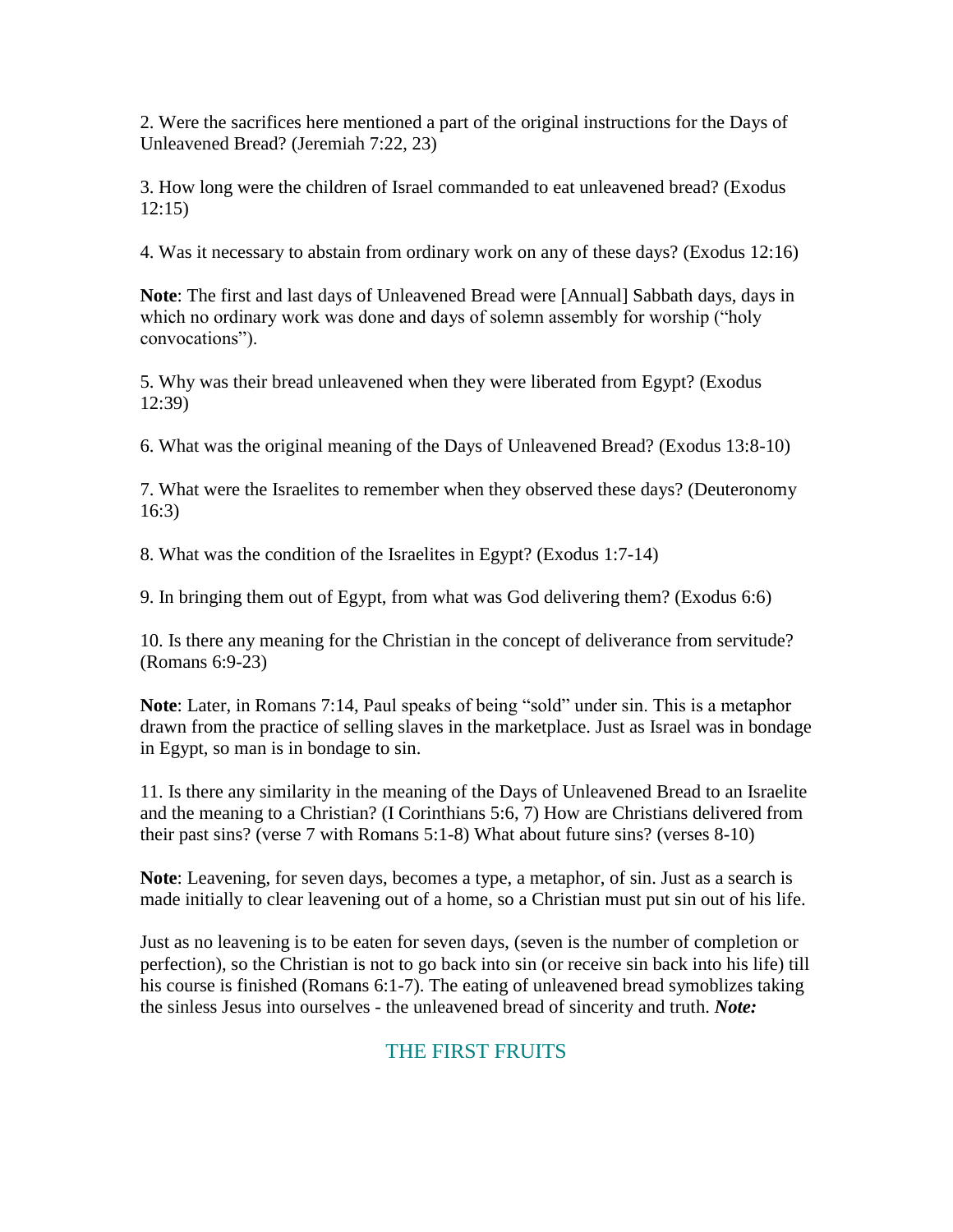At this same time of the year, a ceremony of great significance took place. The festivals were all arranged around the harvest seasons, and it was at Passover time that the first barley became ripe. There was an interesting restriction, however, on the use of that first barley harvest, and the restriction was connected to a particular ceremony. The wave sheaf ceremony is described in Leviticus 23:10-14.

1. Were they permitted to eat any of this early harvest before the wave sheaf was offered? (Leviticus 23:14)

2. What is this sheaf called? (verse 10)

**Note**: The sheaf is, of course, called the "sheaf of the firstfruits" or "wave sheaf." Is there any special significance for the Christian in the concept of "firstfruits," and what exactly does this sheaf portray?

3. How is the concept of firstfruits seen by a New Testament writer? (I Corinthians 15:20-23)

4. This scripture seems to say that Jesus was the very first to be "harvested" from the dead. Is this supported elsewhere? (Acts 2:29-34)

**Note**: David, who we know from the prophets will be in the Kingdom, wasn't there yet when Peter spoke these words. He was still in his grave. No man could precede Christ into the presence of the Father. No man could be "harvested" from the world before Christ was presented as the "firstfruits" from the dead.

5. Early in the morning, after His resurrection, had Jesus ascended to the Father? (John 20:17)

6. Later that same day, is there evidence that He had been to the Father and had returned? (Matthew 28:9)

**Note**: The first time He appeared, they were not allowed to touch Him because He had not yet ascended to the Father. Later they are allowed to touch Him, making it plain that He had presented Himself to the Father in the interim.

7. This took place on the morrow after the Sabbath. What was [probably] happening in the temple at that same time? (Leviticus 23:10, 11)

**Note**: It is a simple conclusion to see that the sheaf of firstfruits offered here foreshadowed the presenting of the risen Christ as the firstfruits of God's harvest of men.

8. Are Christians also seen as a sort of first fruits? (James 1:18, Revelation 14:4)

## THE FEAST OF WEEKS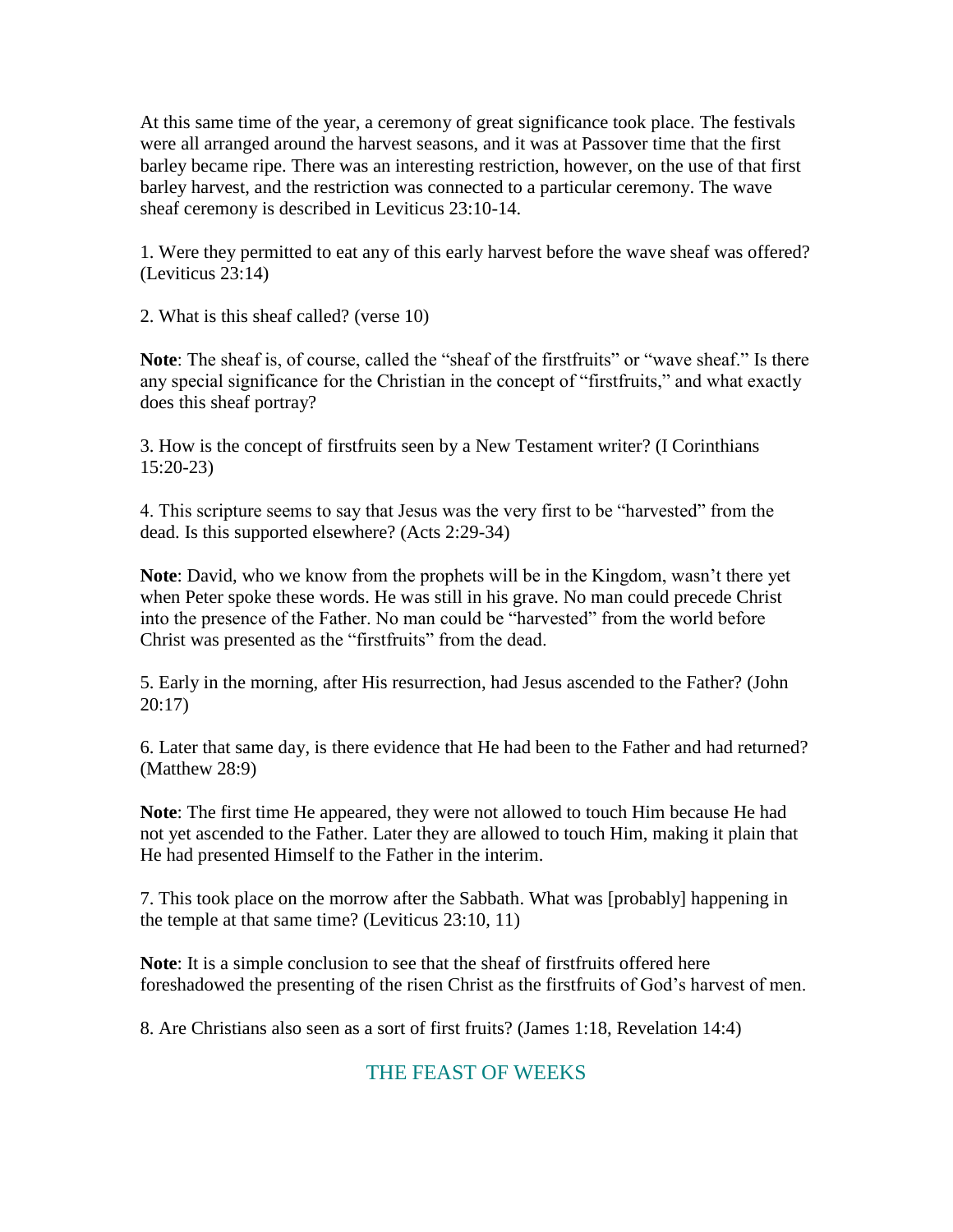1. What is the next festival listed in God's revelation? (Leviticus 23:15-21)

2. Was this to be a Sabbath (rest) day? (verse 21) Was it a temporary festival?

3. Is there a calendar date given for this festival? (verses 15, 16)

**Note**: This festival is not to fall on a calendar date, but on a day of the week - 'the morrow after the seventh Sabbath" from the wave sheaf offering.

4. Is this festival given a name? (Exodus 34:22; Deuteronomy 16:9, 10, 16)

5. What do New Testament writers call it? (Acts 2:1; 20:16)

**Note**: "Pentecost" comes from the Greek and means "fiftieth," a reference to the feast falling on the 50th day after the wave sheaf. The festival is referred to variously as Pentecost, the Feast of Weeks or the Feast of Firstfruits. The seven intervening weeks are the weeks of grain harvest in Palestine, beginning with the first ripe barley during the Days of Unleavened Bread and finishing with the wheat harvest before Pentecost. Pentecost, then, is a harvest festival.

6. How did Jesus think of the harvest (in a symbolic sense)? (Matthew 9:36-38; John 4:35)

7. When was the time of harvest? (Matthew 13:24-30, 36-43)

8. Did the Feast of Pentecost take on special meaning for the New Testament church? (Acts 2:1-47)

9. Was there an indication that a worldwide harvest was beginning? (verses 6-11)

10. Did Peter see a connection between the events of that day and the "Day of the Lord"? (verses 16-20 with Joel 2:28-32) Were the events of this first New Testament Pentecost the ultimate fulfillment of Joel's prophecies or a type of what was to happen at the end time?

11. Was there a major "harvest" for the church on that day? (Acts 2:41)

**Note**: It would appear that the day of Pentecost itself looks forward to the return of Christ and a massive pouring out of God's Spirit. The seven weeks of harvest thus would portray the harvest of souls taking place in our age between Christ's departure and His return to this earth. There is a remarkable parallel between the Feast of Weeks and the jubilee year (Leviticus 25:1-17). It is easy to make the connection between the jubilee as the "fiftieth," or "pentecost," year and the Feast of Weeks. It's just as easy to connect the jubilee with the establishing of Christ's Kingdom.

#### THE FEAST OF TRUMPETS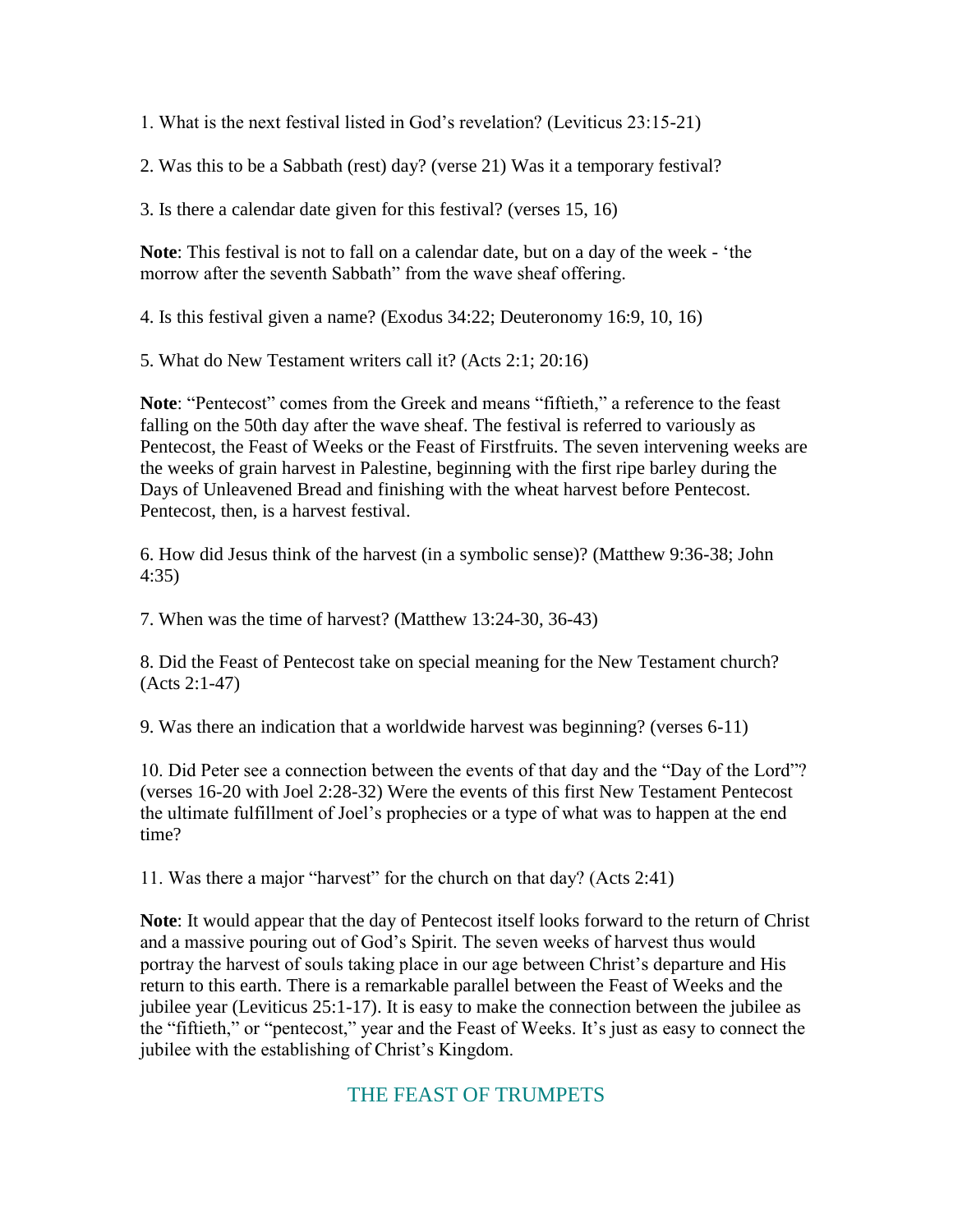1. What is the next festival after Pentecost in God's plan? (Leviticus 23:23-25)

2. What events were announced by the blowing of trumpets in Old Testament times? a. Exodus 19:16-19, Exodus 20:18 b. Numbers 10:1-10 c. Psalm 81:3 d. Isaiah 27:12, 13 e. Jeremiah 4:5 f. Ezekiel 33:1-6 g. Joel 2:1, 15 3. Did the blowing of a trumpet take on special meaning to the New Testament church? (I Corinthians 15:50-52, I Thessalonians 4:16) 4. Is there a yet future significance to the Feast of Trumpets? (Revelation 8:1-13; Revelation 9:1, 13; Revelation 11: 15)

**Note**: The seventh angel sounds the last of the seven trumpets. It is at this last trumpet that Christ returns and the resurrection takes place - two events of enormous importance to Christians!

### THE DAY OF ATONEMENT

1. What is the next holy day in the sequence? (Leviticus 23:26-32)

2. What does the phrase "afflict your souls" mean? (Ezra 8:21)

**Note** that it is incorrect to call this a "feast" day.

3. Are there special warnings connected with this day? (Leviticus 23:29, 30)

4. Is it a day of rest - a Sabbath? (verse 32)

**Note**: An elaborate ceremony took place on the Day of Atonement; it is described in detail in Leviticus 16:1-34.

5. Was the high priest allowed to come into the Holy of Holies any time he wished? (Leviticus 16:25, 29)

**Note**: The [holy place in the] temple itself was a rectangular enclosure. About one third of the area of the rectangle comprised the Holy of Holies, where the Ark of the Covenant was kept behind the veil. The high priest was allowed to come into this area only one time in a year (Hebrews 9:1-7).

6. What was the significance of his only being allowed entrance once a year? (Hebrews 9:7, 8)

**Note**: It was necessary for Aaron to make an atonement for himself as the first step in this ceremony for a very important reason. As will become evident, he represents Jesus Christ as our High Priest throughout this ceremony. At the heart of this ceremony were two goats (verse 8), one "for the Lord" and the other for the "scapegoat" = escape goat. The Hebrew word translated "scapegoat" in the King James Version is azazel. It's a combination of two words in the Hebrew: aza for "goat," and azal, which means "to go away" or "to disappear." Roughly translated, azazel means the "goat of departure."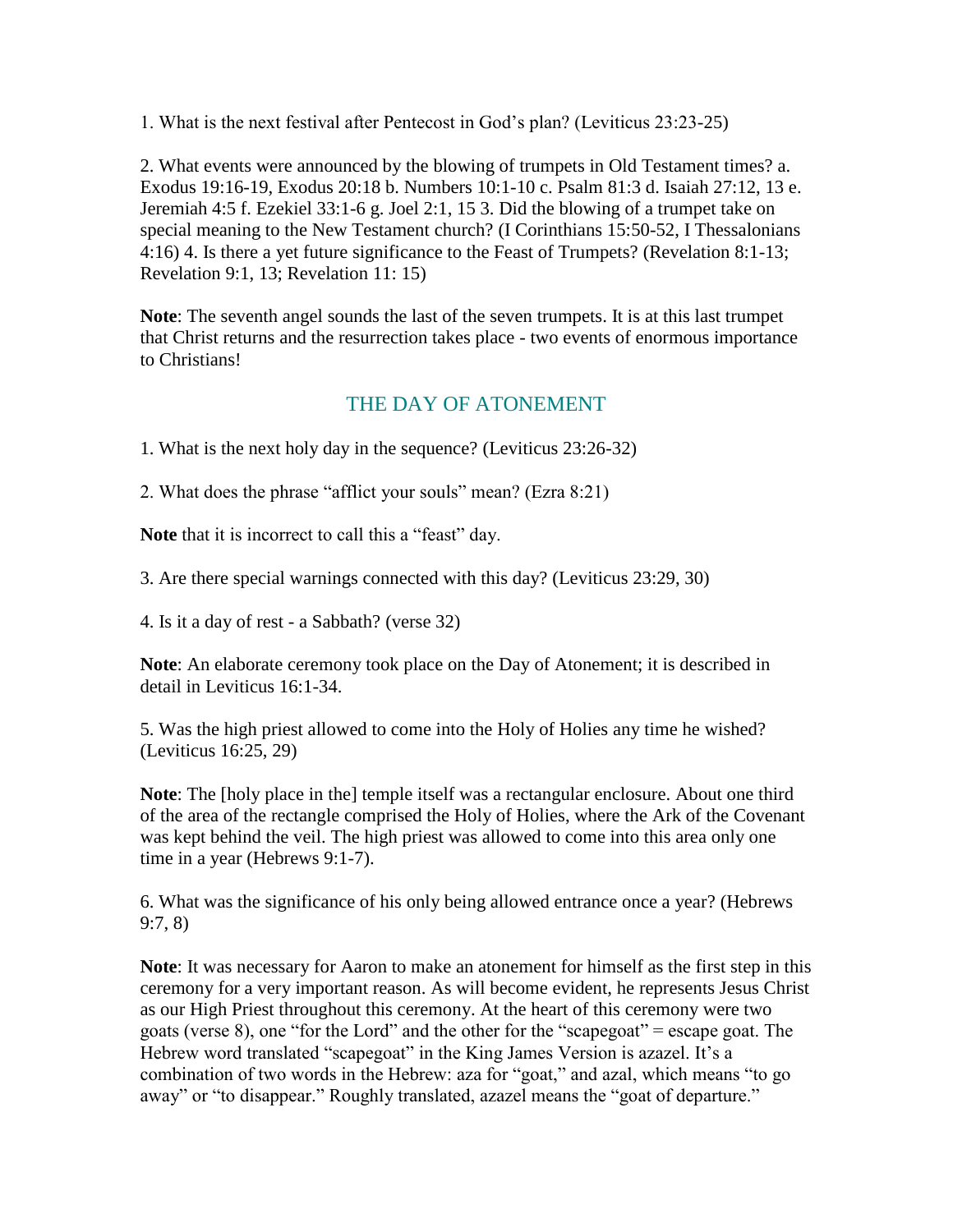7. What was to be done with the first goat? (Leviticus 16:15-17)

8. What would New Testament writers have seen as the fulfillment of this atonement? (Romans 5:6-11)

9. Was Jesus seen in the role of both High Priest and sin offering in this ceremony? (Hebrews 9:11-14)

10. If the high priest entering the Holy of Holies pictured Christ going before God as our intercessor, what does the high priest's return from the sanctuary signify?

11. What does the "returning" high priest do next? (Leviticus 16:18-22)

12. What significance did New Testament prophets place on this ceremony? What event follows the return of Christ in John's prophecy? (Revelation 19:11-16, Revelation 20:1-3)

**Note**: The very next event to follow Christ's return and the ultimate defeat of His two key symbolic human enemies is the binding of Satan for a thousand years and his being taken away to "the bottomless pit," or the "abyss." Many biblical commentators see the abyss as the equivalent of the "place not inhabited" of Leviticus 16. If so, then what is happening in Leviticus 16 is the confession of all the transgressions and sins of Israel and the placing of those sins symbolically on the head of Satan the devil, who is the author and father of all sins. (Other commentators, following the non-canonical Epistle of Barnabas, see a parallel between the goat "of departure" and Jesus carrying our sins "outside the camp".)

13. How did Paul further explain the "once and for all" sacrifice symbolized in this ceremony? (Hebrews 9:24-28)

14. Did these sacrifices actually forgive sin? (Hebrews 10:1-4)

15. Once forgiveness is achieved, is there any more need for sacrifice? (Hebrews 10:18- 25)

## THE FEAST OF TABERNACLES

1. What is the next festival in God's plan? (Leviticus 23:33, 34)

2. Was this also a harvest festival? (verse 39)

3. What are the biblical commandments relative to this festival? (Deuteronomy 16:13-17)

a. Is it especially a family festival? (verse 14)

b. Is this a celebration in response to God's generosity to His people? (verse 15)

c. Is it a "pilgrimage" festival - that is, a time for travel to the place God chooses?  $(verse16)$ 

d. How were they to finance this pilgrimage? (Deuteronomy 14:22-27)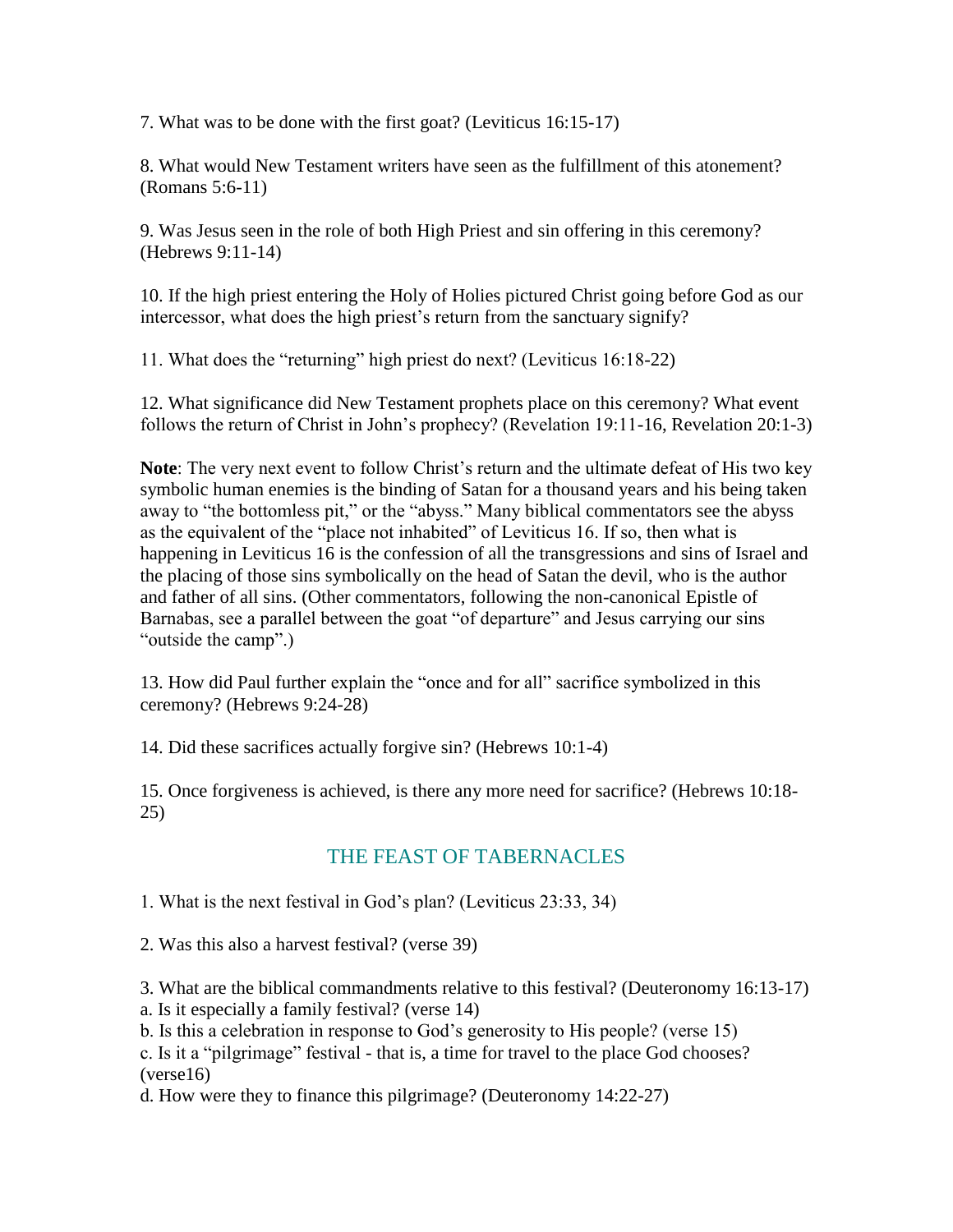e. Is it a time for giving a special offering in thanksgiving to God? (Deuteronomy 16:16, 17)

f. How were the Israelites to live during these days? (Leviticus 23:40-42). Why? (verse 43)

**Note**: God has always emphasized the temporary nature of human existence. Abraham, for example, was uprooted from a stable environment (Genesis 12:1-5) and spent the rest of his life as a nomad dwelling in tents (Hebrews 11:9).

4. Did this concept of sojourning, dwelling in tents or tabernacles, being strangers and pilgrims have special meaning to New Testament writers? (Hebrews 11:8-16, 38-40)

5. Did they see Christians as sojourners, strangers and pilgrims in this world? (I Peter 1:17, 2: 11)

6. How did they use the term "tabernacles"? (II Peter 1: 13, 14; II Corinthians 5:1-4)

**Note**: The Feast of Tabernacles carries a meaning for Christians very similar to its original concept. Even as Israel of old, we also dwell in tabernacles as we pass our sojourning between Egypt and the promised land.

7. The Feast of Tabernacles follows closely the Day of Atonement, which pictures the binding of Satan. What major prophetic event follows the binding of Satan? (Revelation 20:1-4)

8. Did the disciples see any connection between "tabernacles " and the Kingdom of Christ? (Matthew 16:28 through Matthew 17:9)

**Note**: Many have puzzled over the transfiguration of Jesus, wondering what it means. They are particularly puzzled by the appearance of Moses and Elijah when Moses and Elijah were long dead and buried. The keys to understanding this are found in Matthew 16:28 and Matthew 17:9. What Peter, James and John saw was a vision of the Son of Man in His Kingdom. When Jesus returns, Moses and Elijah will be alive and reigning with Him (Revelation 20:4).

9. Is there a special connection between the Feast of Pentecost and the Feast of Tabernacles? (Exodus 34:22)

**Note**: They are mentioned both together and alone in this verse because they are both harvest festivals - Pentecost the feast of firstfruits early in the season, and Tabernacles the "feast of ingathering" at the end of the season. In this is subtly stated one of the most profound truths of God's Word. After the time "firstfruits" is closed - after Christ has returned and set up His Kingdom - there is yet to come a harvest of souls into God's Kingdom.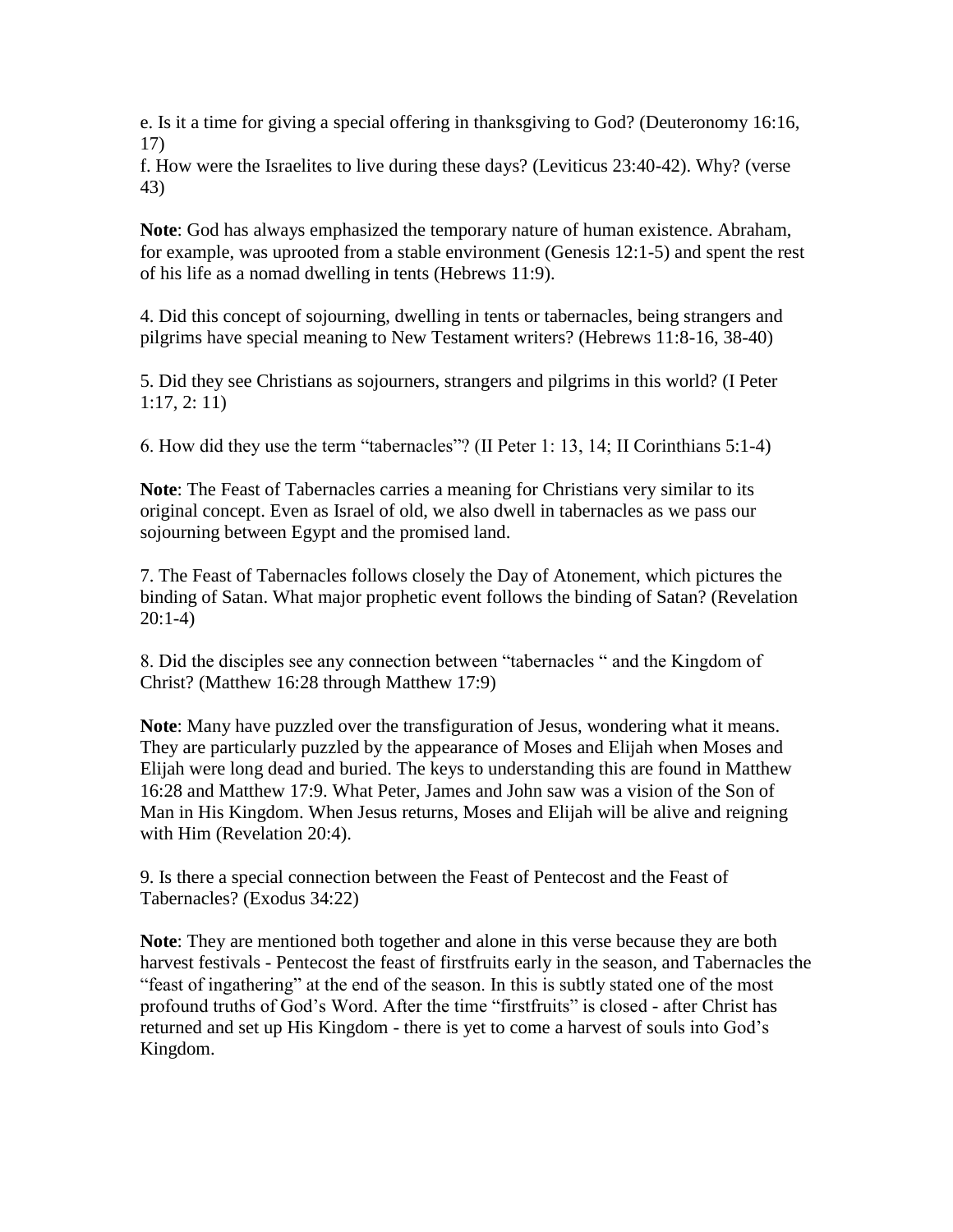10. Read carefully the 14th chapter of Zechariah and answer these questions:

a. What is the time setting of the prophecy? (Zechariah 14:1)

b. Is it the time of the return of Christ and the establishing of His Kingdom? (verses 3-11; compare verse 4 with Acts 1:9-12)

c. Will the Feast of Tabernacles be observed during this time? (Zechariah 14:16-19)

d. Will the feast be observed by Gentiles? (verse 18) e. Would this make any sense if the Feast of Tabernacles had been abolished at the cross?

### THE LAST GREAT DAY

1. When is the last holy day in God's plan? (Leviticus 23:36, 39)

2. What follows in the prophetic scheme of things? (Revelation 20:5-12)

**Note**: We have already seen in the first three verses of this chapter a strong correlation between the ceremony of the Day of Atonement and the binding of Satan for a thousand years.

This was preceded by the return of Christ and the first resurrection. It is followed by the establishment of a government (note the wording, "I saw thrones, and they sat upon them"), a government that lasts for 1,000 years. It would appear that this thousand-year period corresponds to the Feast of Tabernacles in the annual holy day sequence.

### HOW MANY RESURRECTIONS?

You will notice that John refers to the resurrection as the "first resurrection." In doing so, he automatically implies that there is a second resurrection. This second resurrection follows immediately on the heels of the thousand-year reign of Christ just as the last day of the festival follows the Feast of Tabernacles. Notice that it is the eighth day and that the Feast of Tabernacles is continually referred to as a seven day festival. The eighth day is not a part of the Feast of Tabernacles. (However, in practical terms it is).

Following the parallel between the holy days and the scheme of prophecy, the Last Great Day of the festival foreshadows the second resurrection and the "Great White Throne" Judgment (Revelation 20:11).

This passage of Scripture is more than a little disquieting in the light of the traditional understanding of the day of judgment. The image so many people hold of a judgment bar, where the sinner is brought to hear his record read out before sentencing, doesn't really fit here. In the first place, all of the dead "in Christ" have already been raised a thousand years before (I Thessalonians 4:16). Notice that all those who are being judged are being judged according to their works (Revelation 20:12) - and yet "whosoever was not found written in the book of life was cast into the lake of fire."

### WORKS OR GRACE?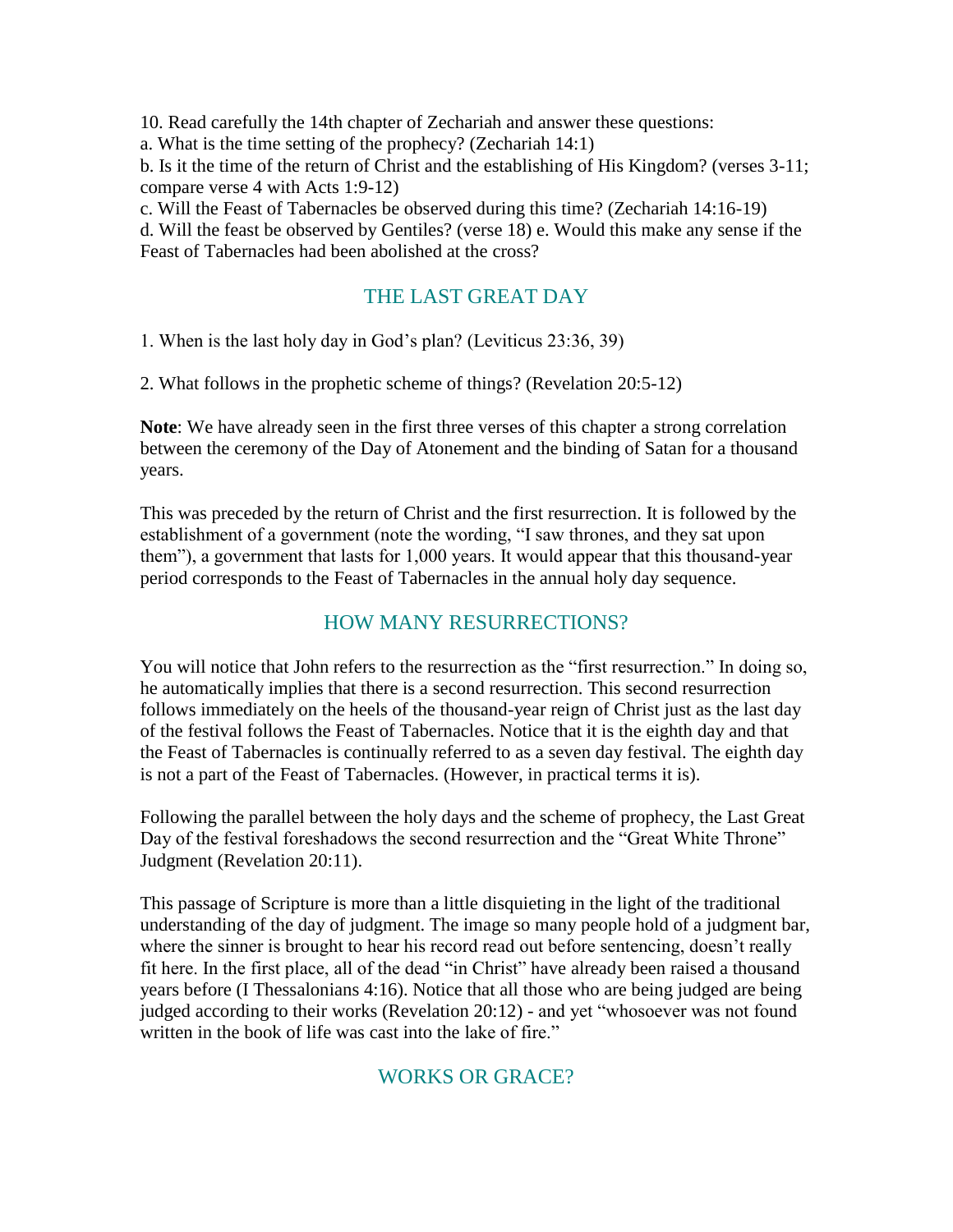How does one get his name written in the book of life? What is the meaning of this being judged according to works when salvation is by grace?

Peter gives us a clue when, writing in the first century, he said, "For the time is come that judgment must begin at the house of God: and if it first begin at us, what shall the end be of them that obey not the gospel of God?" (I Peter 4:17). From Peter's day to this, Christians have been judged during their lives. When Jesus Christ returns and the dead are raised, there is no more judgment for the Christian. Peter's statement gives us the clue: Judgment is a process. Is it a process that goes on during one's lifetime "according to their works"?

3. Did Jesus reserve a special message for the "Last Great Day"? (John 7:37-39)

4. Did Jesus always offer that living water to any man? (John 6:44)

**Note**: Clearly, unless the Father draws men to Jesus they cannot come!

5. Did the Father draw all men at that time? Was it given to some to understand the truth and not given to others? (Matthew 13:10, 11)

6. Was it the Father's intent that all be converted by Christ's ministry? (Mark 4:11, 12)

7. Was Paul concerned about the number of Jews who were rejecting Christ? (Romans 9:1-5)

8. Did he see a permanent loss of these people, a permanent rejection of them by God? (Romans 11:1-5).

9. Who was responsible for blinding most of Israel prior to that day? (Romans 11:7-10)

**Note**: It is obvious that it is God who is responsible for blinding those people; the truth is that they have not yet been allowed to understand the truth of God. It should become immediately apparent that if we accept the traditional Christian beliefs of heaven and hell - that a man goes to his reward immediately at death - then it would appear that Jesus and the Father, by design, consigned a group of people to hell who had never had a chance to be saved. It doesn't make sense, does it? There came a day when Jesus was struggling with some of the unbelieving Jews and He told them, "I am the bread of life: he that cometh to Me shall never hunger; and he that believeth on Me shall never thirst. But I said unto you, That ye also have seen Me, and believe not. All that the Father giveth Me shall come to Me; and him that cometh to Me I will in no wise cast out" (John 6:35-37).

It is clear that if all those the Father gave Christ would come to Him, then those who were not believing had not been given to Him by the Father.

He continued to speak of the Father's will, but the Jews murmured at Him and they said, "Is not this Jesus, the son of Joseph, whose father and mother we know? How is it then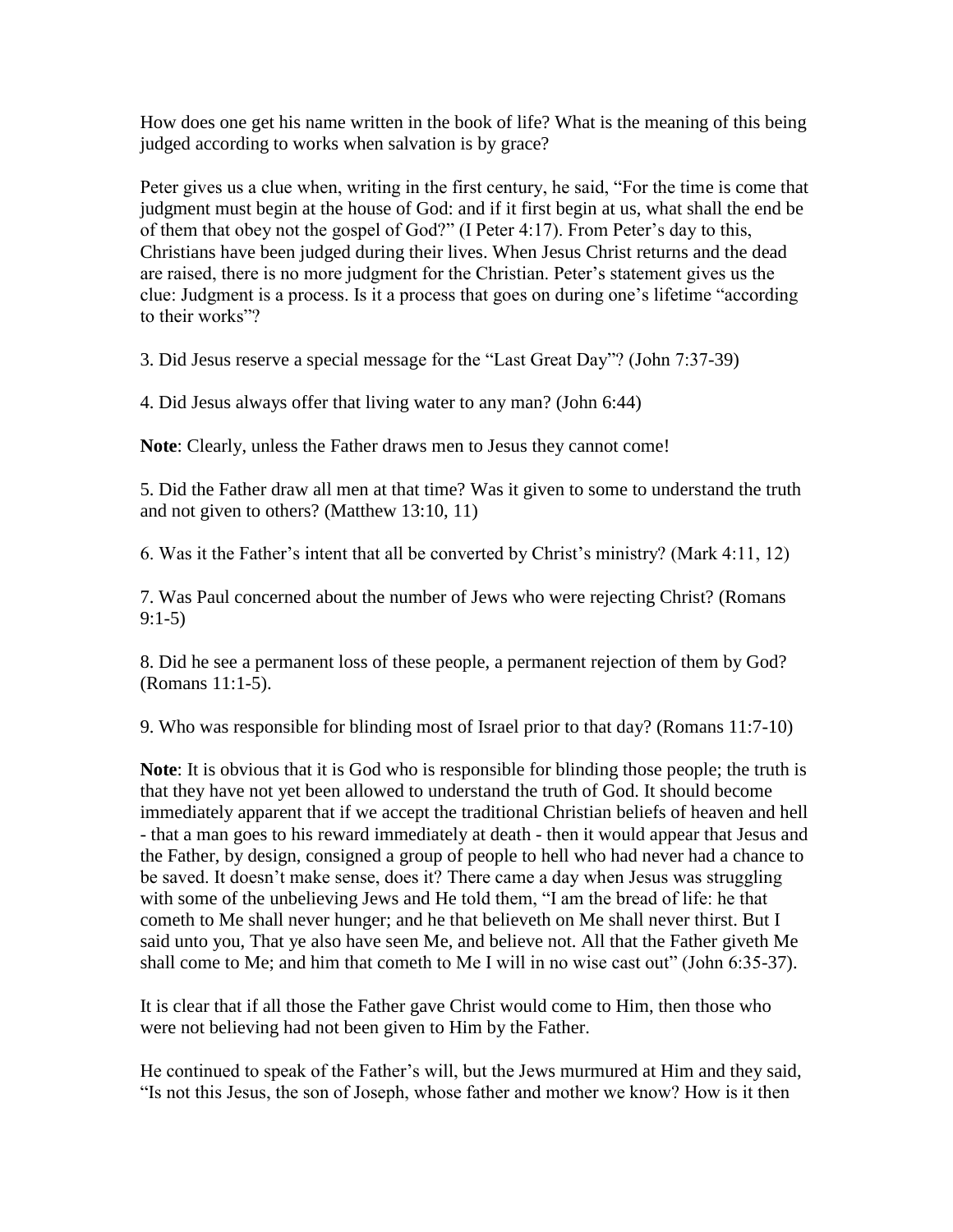that He saith, I came down from heaven?" (verse 42). They just could not accept Him. In this context, then, read again Jesus' statement in verses 43 through 45.

10. Was it possible for all those people to believe? (John 12:37-40)

11. Is it possible for those who were cut off because of unbelief to be brought back to God? (Romans 11:22, 23)

12. What proportion of Israel is eventually to be saved? (Romans 11:25, 26)

**Note**: But what about those who have died in a state of unbelief? Is it possible to be resurrected and then be given a chance at salvation? Read Ezekiel 37:1-28 and answer the following questions.

13. Who are these dry bones? (verse 11)

14. Is this prophesying a resurrection? (verse 12)

15. Is it a resurrection to physical life? (verses 5, 6)

16. Were these people taken to heaven at their resurrection ? (verse 12)

17. Will they have a chance at conversion, a chance to receive God's Spirit? (verse 14)

18. Will they live out their lives on this earth? Will they be under a government with a governor and laws? (verses 20-25)

19. Is this their time of judgment? (I Peter 4:17, Revelation 20:12)

**Note**: These people are going to come to know God and receive His Spirit; they will be converted. Those who lived out their lives in a blinded state, those who never came to know God, will, at last, receive mercy.

### IS GOD HARSH?

It may have seemed harsh at first to consider that God would have concluded these people in unbelief, seemingly denying them a chance at salvation. But, as Paul put it in Romans 11:32, "For God hath concluded them all in unbelief, that He might have mercy upon all."

Jesus knew that all those who heard Him were not ready to believe. He knew that there was still a great deal of rebellion, stubbornness and self-will in their hearts. Had He spoken to them plainly, they would have had no excuse for their sins. So He withheld the truth from them - for a time - by speaking to them in parables, but their day of salvation will come.

### IN CONCLUSION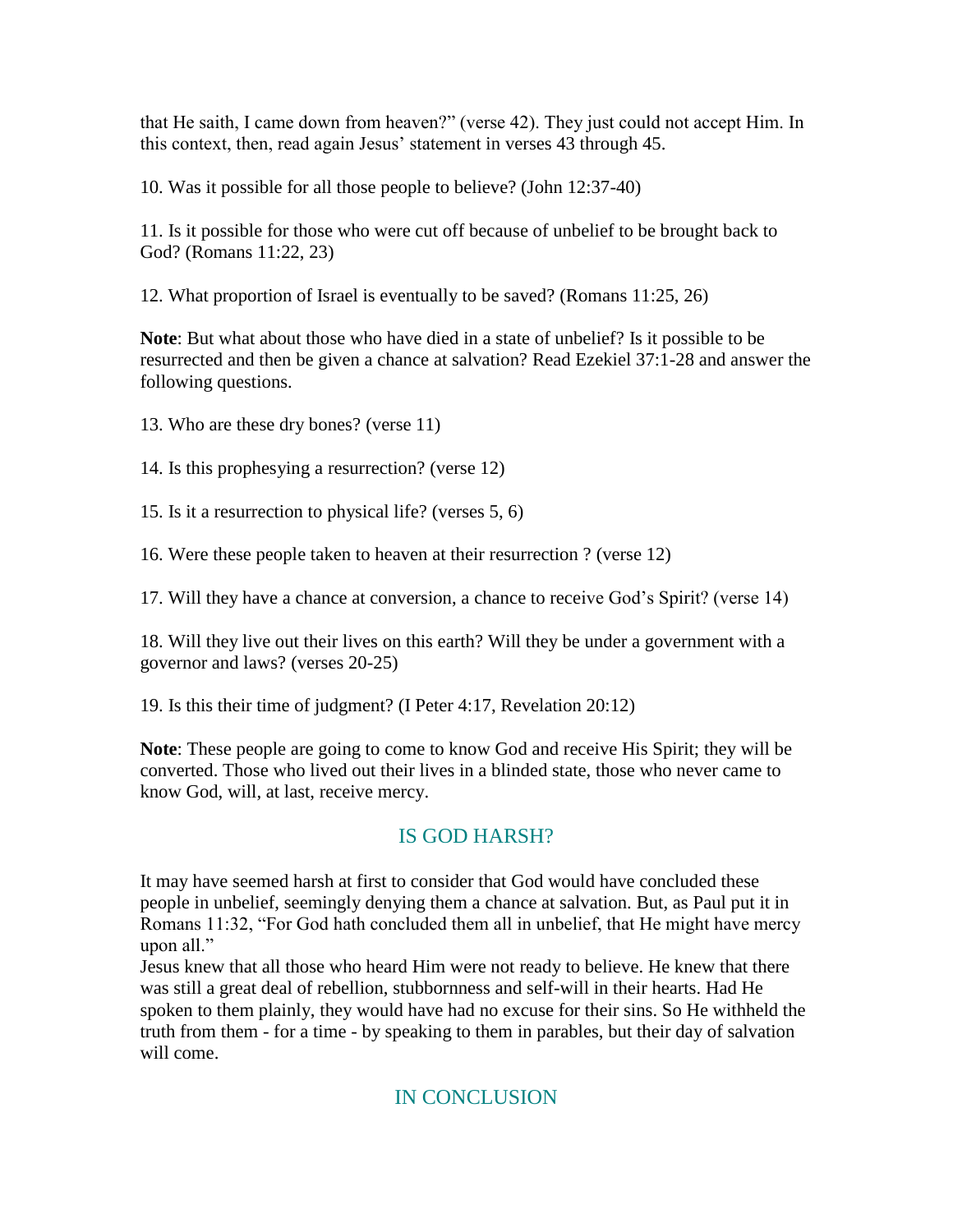Throughout the generations of Old Testament history, these holy days played a unique role. This is not to say that Israel always kept them, much less that they kept them perfectly. There were long periods of time when the holy days fell into total disuse; generations of Israelites grew old and died and never heard of them! But every major occurrence of national repentance - of religious "revival," if you will, found its focus in the holy days.

After the separation of the 10 northern tribes into a separate kingdom, however, King Jeroboam substituted other days, establishing, for example, a feast on the 15th day of the eighth month in the place of the Feast of Tabernacles. The remainder of the history of these 10 northern tribes was one of decay, religious confusion and growing violence. They never experienced a major religious revival. Not one king ever led the nation in returning to God. The holy days were abandoned for purely political reasons, and that abandonment left those people estranged from God throughout the remainder of their generations.

These holy days were ordained by God. They are His days. Attempts to label them "Jewish holy days" are a superficial attempt to set them aside as only having relevance to the Jews. These holy days are pregnant with meaning, not only for the Jews, but for Christians as well.

### FROM HOLY DAYS TO HOLIDAYS

It is abundantly clear that the "traditional" Christian holy days - Christmas and Easter have no place in the earliest traditions of the church. It is abundantly clear from both history and the Scriptures that the only holy days recognized by the apostles and their immediate successors were the holy days of the Bible.

It is also apparent that there was a change that took place among the dominant Christian churches, perhaps as early as the beginning of the second century. A transition was made from Sabbath to Sunday as the day of worship, the holy days fell into disuse, and Christmas and

Easter became the two great "Christian" celebrations.

Did the church have the right to make this change, or was it heresy?

#### REFERENCES TO HERESY

The apostles lived to see some decay begin to take place in the church. References to heresy abound in their later letters. As Jude wrote, late in the first century, "Beloved, when I gave all diligence to write unto you of the common salvation, it was needful for me to write unto you, and exhort you that ye should earnestly contend for the faith which was once delivered unto the saints.